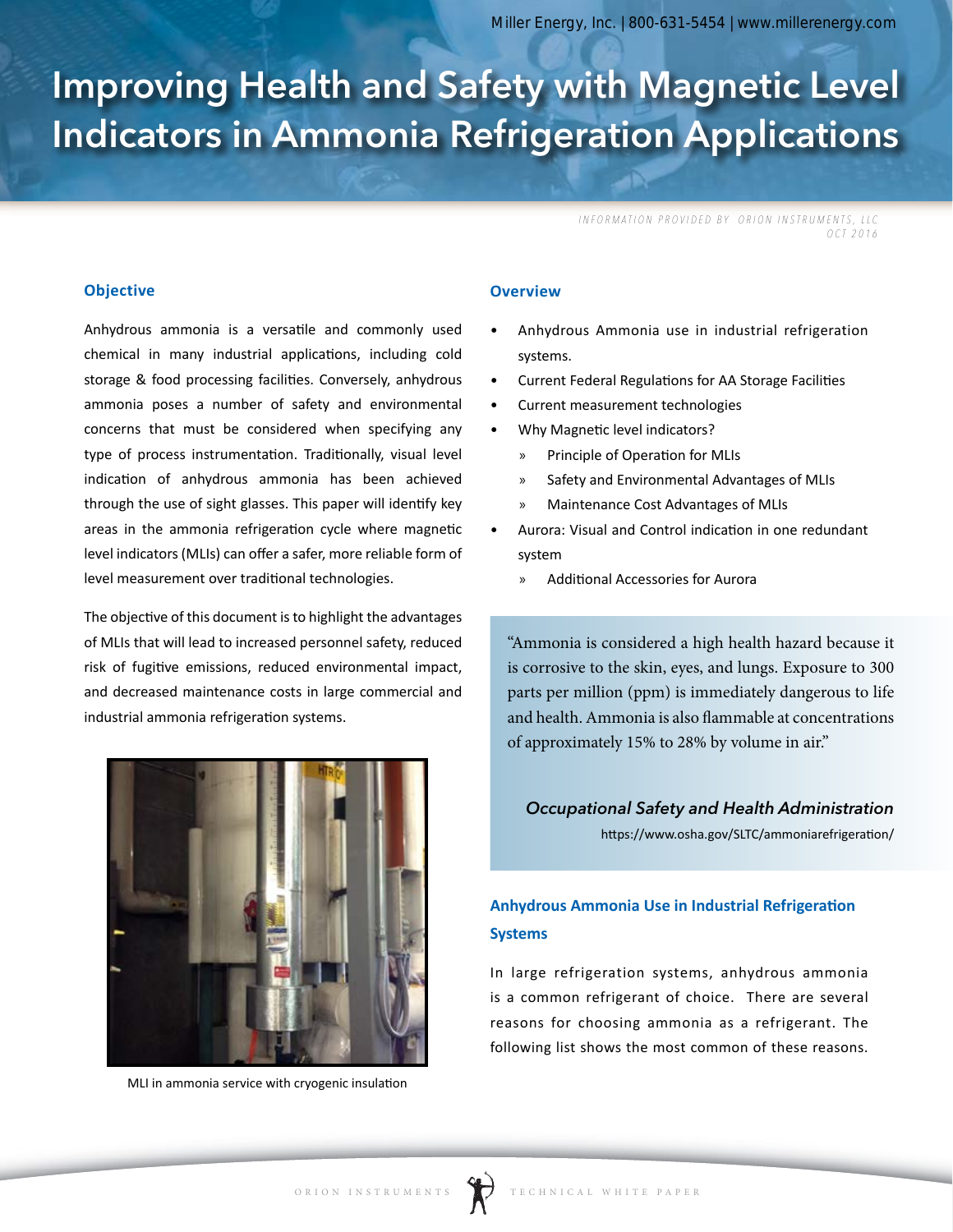Abundance Abundance There is a large worldwide production of anhydrous ammonia for other applications (mainly fertilizers). The cost of anhydrous ammonia is significantly lower than that of CFCs (chlorofluorocarbons).

Efficiency

Cost

According to the International Institute of Ammonia Refrigeration (IIAR). Ammonia is a 3-10% more efficient refrigerant than CFCs, therefore an ammonia-based system requires less electricity and thus resulting in lower operating costs.

On average, ammonia-based refrigeration systems cost 10-20% less to build than one that uses CFCs.

Ammonia breaks down quickly in the environment. It carries an Ozone Depletion Potential (ODP) and a Global Warming Potential (GWP) rating of zero.

Despite of the many benefits of using ammonia as a refrigerant, there are also some dangers that must be well-understood. Ammonia is poisonous in high concentrations. Two factors, however, mitigate this risk: ammonia's distinctive smell is detectable at concentrations well below those considered to be dangerous. Because anhydrous ammonia is lighter than air, any released gasses will rise and dissipate in the atmosphere (except in areas with high relative humidity). Anhydrous ammonia is also flammable at certain concentrations and a large leak could create an explosion in the facility.

## **Current Regulations for Anhydrous Ammonia Storage**

There is a history of accidents and equipment failures in companies that utilize anhydrous









ammonia for refrigeration. Some of these accidents have lead to substantial fines, lawsuits and more importantly injury and even death of personnel. Some of these include:

- In 2010 the EPA fined a refrigeration company 3 million dollars for a large anhydrous ammonia spill that sickened 150 people who were responding to the BP gulf oil spill
- » 2015: a poultry manufacturer in Waco Texas was fined \$122K for failing to address a prior leak at their facility and failing to update existing equipment.
- In 2016 a Boston seafood processing facility was fined 178K for an anhydrous ammonia leak that caused the death of one of their employees

Because of accidents and the volatile and dangerous nature of anhydrous ammonia both the EPA and OSHA have federal regulations that are meant to prevent accidents of this dangerous chemical.

The EPA requires that companies with large quantities of anhydrous ammonia develop risk management plans for their facilities. Having these risk management plans

in place is part of section 112(r) of the Clean Air Act. These risk management plans require that equipment used is under a maintenance schedule and that the equipment is up to industry standards.

OSHA also has a say in the storage of hazardous materials and how it relates to worker safety. Companies that store over 10,000 lbs. of anhydrous ammonia in their facilities must follow the rules spelled out in CFR 1910.119. These requirements are mandatory.

## **Current Measurement Technologies**

According to C&L Refrigeration (a large refrigeration contractor from Southern California) a common device used to measure the level of anhydrous ammonia is the sight glass level indicator. Sight glasses are measurement instruments in which the process can be seen directly

ជារបដោយជារបដោយមានឈ្មោះលើសល័យឃើ

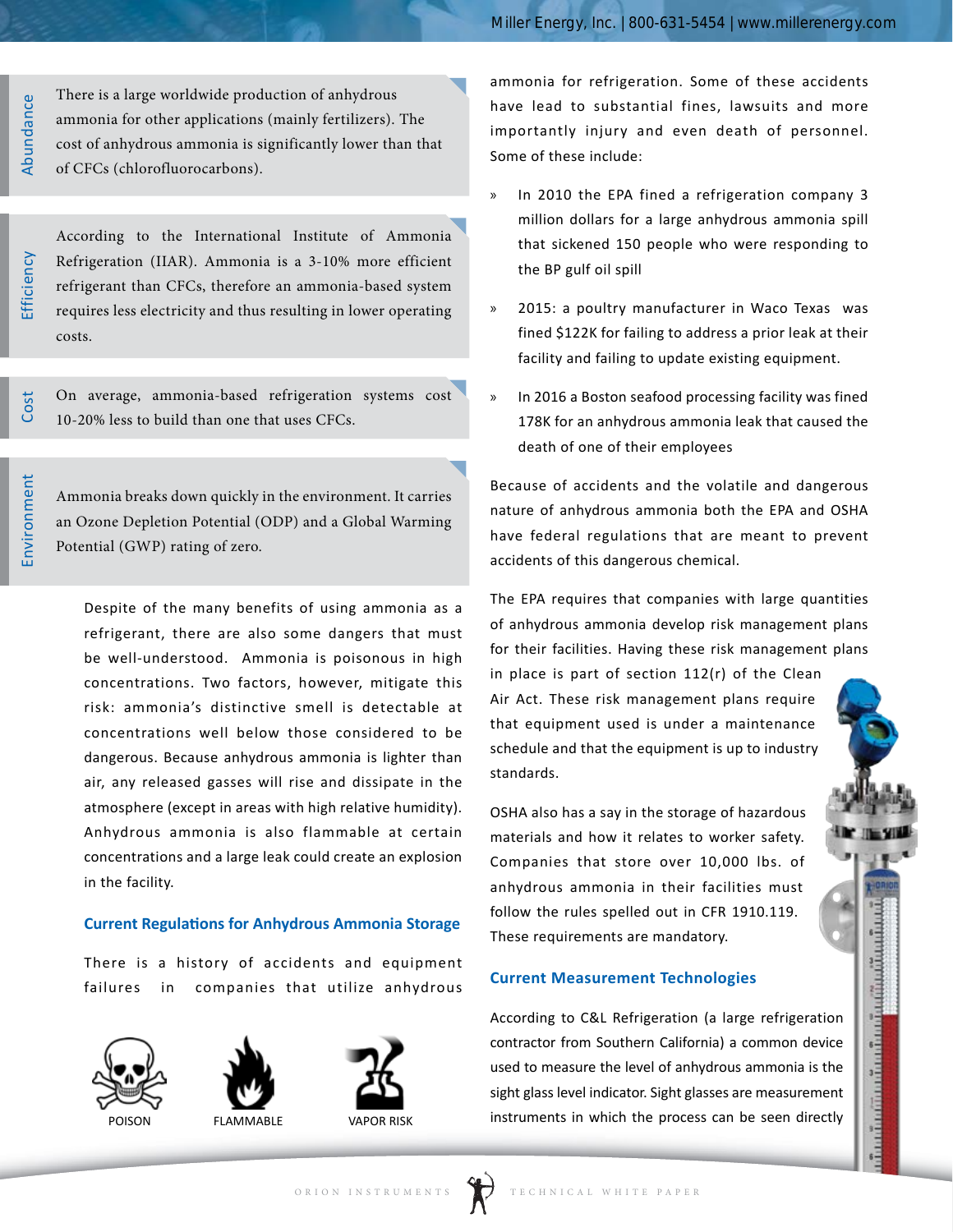through a glass window, either directly into the tank or more commonly via vessel process connections. The glass sections in this instrument are sealed off from the atmosphere through a series of cushions and gaskets that run the length of the assembly. A catastrophic failure of this instrument due to user error or accident could result in the loss of life and millions of dollars worth of damages and fines.





#### **Why a Magnetic Level Indicator?**

The appeal of magnetic level indicator technology can be summarized into three key benefits: Ammonia Level

## *Increased Safety, Improved Visibility, and Reduced Maintenance*

In an MLI, ammonia is contained within a sealed metallic chamber constructed from a user-specified material that is compatible with the process. (Figure 1) The chamber design lends itself to a significant reduction in potential leak points compared to a sight glass. The high-reliability flange, bolting, and gaskets used are the same ASME/ANSI code-approved designs found in piping systems all over the world. This elimination of leaking seals, clouded or etched or hard-toread viewing windows, and the risk of broken glass makes a magnetic level indicator an excellent choice for ammonia level measurement.

## **MLI Principle of Operation**

Inside the chamber, a magnetic float rises and falls as the liquid level changes, causing the high-visibility magnetic flags to rotate from one color to the other. The result is a clear and indisputable representation of the liquid level in the vessel.

The indicator assembly containing the magnetic flags is simply clamped to the exterior of the chamber in total isolation from the process media. The 316 stainless steel construction ensures a long service life in harsh process environments.

With Orion's magnetic level indicator design, the flags are sealed in a high-strength, shatter-proof polycarbonate enclosure. The use of glass, along with the risk of breakage, is completely eliminated.

#### **MLI Safety & Environmental Advantages**

Magnetic level indicators offer superior safety and environmental integrity compared to standard sight glass indicators for several reasons. Because the flag indicator is externally mounted, there is no risk of the indicator rupturing and creating a dangerous ammonia leak.

## **Common Sight/Gauge Glass Issues**

- Broken/Cracked glass
- Integral valve failure
- Gasket/seal leakage
- Glass erosion

This particular sight glass contains 70 bolts sealing 5 separate gaskets. Note the rust accumulation, poor liquid visibility, and the drip pan positioned directly beneath the gauge on the floor.